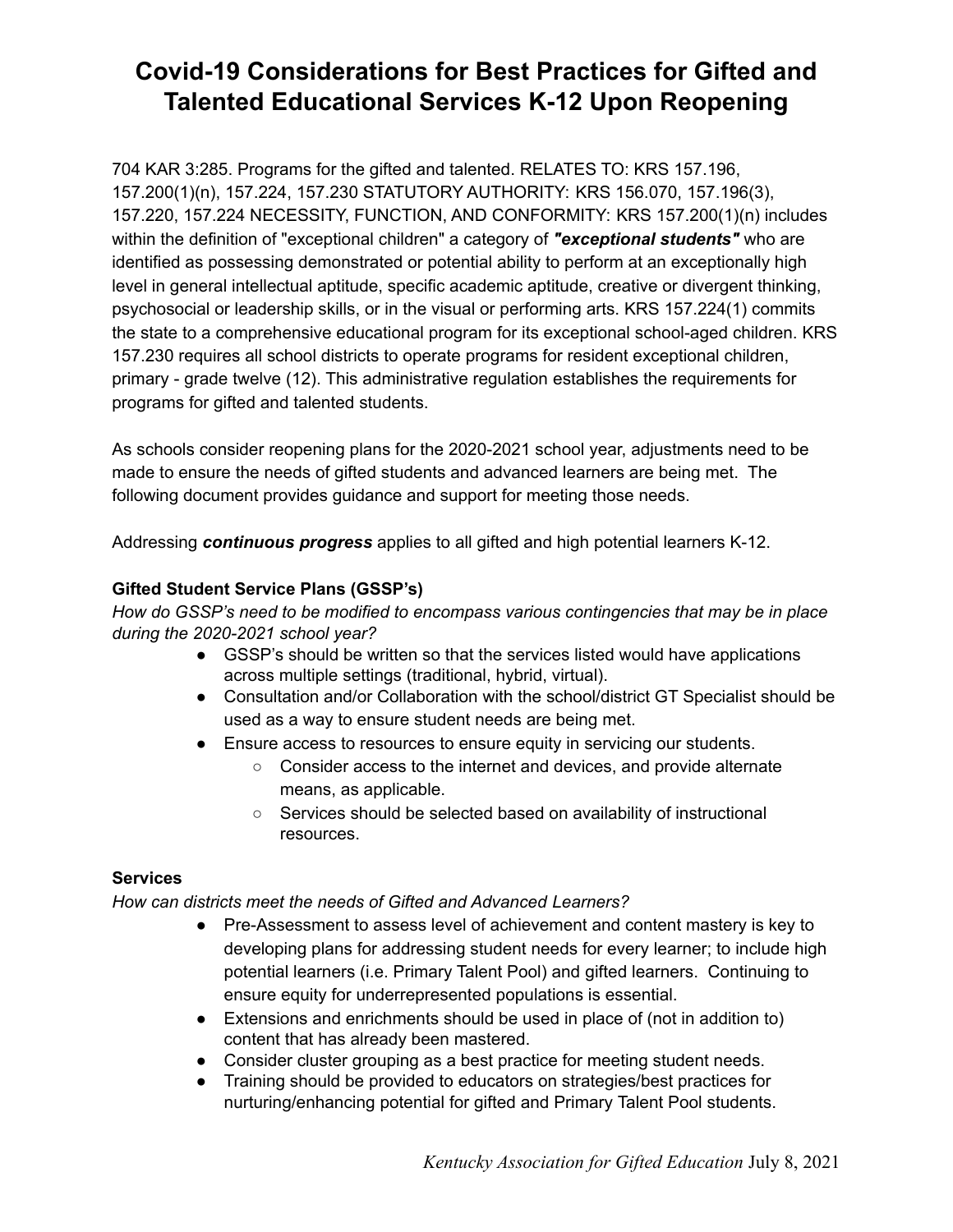• Schools/districts should ensure that an online, individualized learning platform is available that includes differentiated options with content across all grade levels to meet the needs of gifted learners (e.g., Renzulli Learning).

# **Gifted Evaluation**

*How can districts ensure equity while also maintaining safety and validity during the 2020-2021 school year?*

- Additional funds for online evaluation licenses, or for purchasing additional paper-pencil instruments, so as to avoid safety concern of sharing materials across buildings/students, will be necessary.
- Universal screening of students, along with use of local norms ensures greater equity in identification practices - Local Norms [Calculator](https://docs.google.com/spreadsheets/u/1/d/1cgvT3DVgBULOp2mclwwe2_UzvsVziQ8MgFmJJxs8EbI/copy) Tool.
- Adjusting [Identification](https://www.nagc.org/blog/adjusting-identification-services-2020-2021-school-year-time-covid) Services for the 2020-2021 School Year in the Time of [COVID](https://www.nagc.org/blog/adjusting-identification-services-2020-2021-school-year-time-covid) - Julia Roberts and Jonathan Plucker
- Virtual auditions may take the place of in-person auditions for Visual and Performing Arts.
- Virtual learners should be flagged for screening once in-person instruction resumes for those individuals, or screening may take place on an appointment basis, as resources allow.
- All evaluations should be proctored by school personnel and security of all testing materials should be maintained.

# **Service Delivery Models for Varied Settings**

*Best practice:*

- Consultation/Collaboration with the GT Specialist is essential, and should be encouraged so that teachers can meet individual needs.
- Ensure that students have resources available and/or provided for them; in order to ensure equity in servicing our students when they are learning remotely.
- Consider access to the internet and devices.

| <b>Service</b>                                                                                                                                                                                                                                                                                                                                                                      | <b>Traditional Setting</b>                                                                                                                                                                                                                                                                                                               | <b>Hybrid Setting</b>                                                                                                                                                                                                                                                                           | <b>Full Virtual Setting</b>                                                                                                                                                                                                                                                                          |
|-------------------------------------------------------------------------------------------------------------------------------------------------------------------------------------------------------------------------------------------------------------------------------------------------------------------------------------------------------------------------------------|------------------------------------------------------------------------------------------------------------------------------------------------------------------------------------------------------------------------------------------------------------------------------------------------------------------------------------------|-------------------------------------------------------------------------------------------------------------------------------------------------------------------------------------------------------------------------------------------------------------------------------------------------|------------------------------------------------------------------------------------------------------------------------------------------------------------------------------------------------------------------------------------------------------------------------------------------------------|
| <b>Differentiation</b><br>Assure use of<br>pre-assessments to<br><i>identify student</i><br>readiness and<br>mastery levels for<br>instructional design.<br>Use power standards.<br>Provide alternate<br>resources.<br>Use varied<br>acceleration<br>strategies to assure<br>continuous progress.<br>Provide<br>instructional/content<br>adjustments based<br>on content or process | In this model,<br>differentiation is provided<br>by the classroom<br>instructor depending on<br>the results of formative<br>assessment. This may<br>take many forms, but<br>often means that whole<br>group instruction is more<br>limited and small group<br>instruction is tailored to<br>the needs of students<br>based on readiness. | Differentiation in a hybrid<br>setting will likely mean<br>that whole group<br>instruction would take<br>place in person and<br>would be followed by<br>differentiated<br>assignments to be done<br>virtually.<br>Resources such as<br>CommonLit or<br>ReadWorks or Khan<br>Academy, etc can be | In a virtual setting,<br>differentiation may mean<br>that students are<br>assigned into small<br>groups within a larger<br>virtual classroom for<br>assignments or content<br>instruction through virtual<br>means.<br>Resources such as<br>CommonLit or<br>ReadWorks or Khan<br>Academy, etc can be |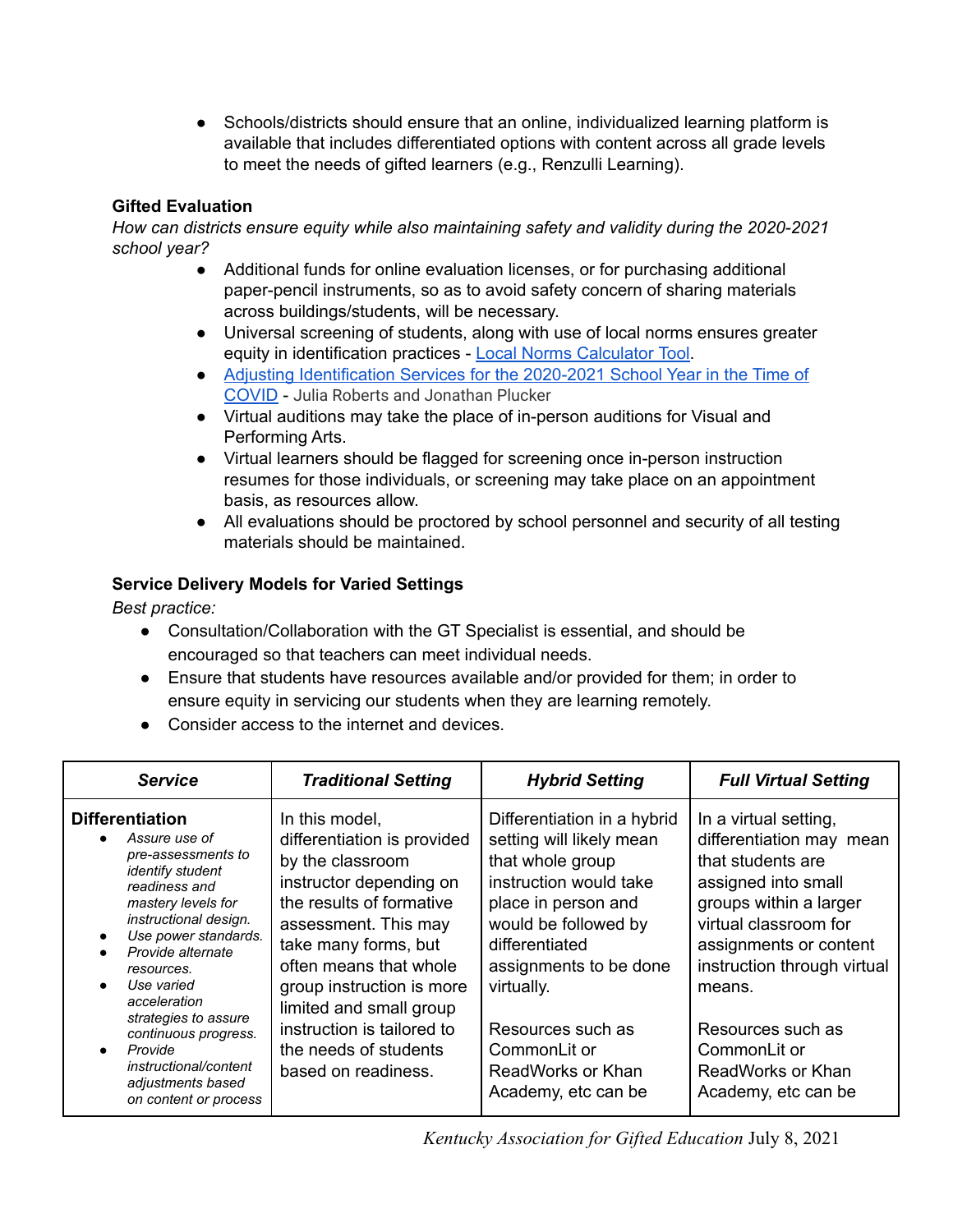| or product matched to                                                                                                                                                                                                                                                                                                                                                                                                                                                                                                                                                                                                                                                                                                                                                                                                                                                                                                                                                                                                                     |                                                                                                                                                                                                                                                                                                                                                                              | used which allow                                                                                                                                                                                                                                                                                                                                                                                                                                                                                                                                                                                                                             | used which allow          |
|-------------------------------------------------------------------------------------------------------------------------------------------------------------------------------------------------------------------------------------------------------------------------------------------------------------------------------------------------------------------------------------------------------------------------------------------------------------------------------------------------------------------------------------------------------------------------------------------------------------------------------------------------------------------------------------------------------------------------------------------------------------------------------------------------------------------------------------------------------------------------------------------------------------------------------------------------------------------------------------------------------------------------------------------|------------------------------------------------------------------------------------------------------------------------------------------------------------------------------------------------------------------------------------------------------------------------------------------------------------------------------------------------------------------------------|----------------------------------------------------------------------------------------------------------------------------------------------------------------------------------------------------------------------------------------------------------------------------------------------------------------------------------------------------------------------------------------------------------------------------------------------------------------------------------------------------------------------------------------------------------------------------------------------------------------------------------------------|---------------------------|
| student needs.                                                                                                                                                                                                                                                                                                                                                                                                                                                                                                                                                                                                                                                                                                                                                                                                                                                                                                                                                                                                                            |                                                                                                                                                                                                                                                                                                                                                                              | teachers to assign online                                                                                                                                                                                                                                                                                                                                                                                                                                                                                                                                                                                                                    | teachers to assign online |
| Design modules or                                                                                                                                                                                                                                                                                                                                                                                                                                                                                                                                                                                                                                                                                                                                                                                                                                                                                                                                                                                                                         |                                                                                                                                                                                                                                                                                                                                                                              | work that can be done                                                                                                                                                                                                                                                                                                                                                                                                                                                                                                                                                                                                                        | work that can be done     |
| targeted tasks                                                                                                                                                                                                                                                                                                                                                                                                                                                                                                                                                                                                                                                                                                                                                                                                                                                                                                                                                                                                                            |                                                                                                                                                                                                                                                                                                                                                                              | independently which is at                                                                                                                                                                                                                                                                                                                                                                                                                                                                                                                                                                                                                    | independently which is at |
| reflecting                                                                                                                                                                                                                                                                                                                                                                                                                                                                                                                                                                                                                                                                                                                                                                                                                                                                                                                                                                                                                                |                                                                                                                                                                                                                                                                                                                                                                              | different levels but                                                                                                                                                                                                                                                                                                                                                                                                                                                                                                                                                                                                                         | different levels but      |
| differentiated                                                                                                                                                                                                                                                                                                                                                                                                                                                                                                                                                                                                                                                                                                                                                                                                                                                                                                                                                                                                                            |                                                                                                                                                                                                                                                                                                                                                                              | addressing the same                                                                                                                                                                                                                                                                                                                                                                                                                                                                                                                                                                                                                          | addressing the same       |
| sequence.                                                                                                                                                                                                                                                                                                                                                                                                                                                                                                                                                                                                                                                                                                                                                                                                                                                                                                                                                                                                                                 |                                                                                                                                                                                                                                                                                                                                                                              | skill.                                                                                                                                                                                                                                                                                                                                                                                                                                                                                                                                                                                                                                       | skill.                    |
| <b>Enrichment</b><br>Design<br>multidisciplinary<br>tasks.<br>Use virtual field trips<br>to support and extend<br>content study.<br><b>Teach Socratic</b><br>Thinking strategies.<br><b>Potential resources:</b><br>Critical Thinking:<br>The Foundation for<br><b>Critical Thinking</b><br><b>Helping Students Ask</b><br><b>Better Questions;</b><br>Socratic Seminar<br>Guidelines, Wiggins<br><b>Teach Thought</b><br>Fact vs. Fiction:<br><b>Teaching Critical</b><br>Thinking in the Age of<br>Fake News, LaGarde<br>The Fallacy<br>Detective: 38<br>Lessons on on How<br>to Recognize Bad<br>Reasoning, Bluedorn<br>Thinking Like a<br>Lawyer, Seale<br>Creative Thinking:<br>Fifty Strategies to<br><b>Boost Cognitive</b><br>Engagement,<br>Stobaugh<br>Creativity Unhinged,<br>Sarnat<br><b>Mathematical</b><br>Mindsets: Unleashing<br>Students' Potential<br>through Creative<br>Math, Boaler<br>The Kid's Guide to<br>Social Action, Lewis;<br>ThoughtCo./Lifelong<br>Learning<br>The Kid Should See<br><b>This</b><br>Canva | Enrichment may be<br>offered by the classroom<br>teacher and/or gifted<br>specialist. Enrichment<br>options should be<br>aligned with standards<br>(at or above grade level),<br>and offered "in place of"<br>other classroom tasks,<br>not "in addition to" other<br>tasks and should be<br>based on formative<br>assessments which<br>indicate the need for<br>enrichment. | In virtual terms, enrichment could be planned by the<br>classroom teacher and/or gifted specialist and<br>funneled to the student(s) by the classroom teacher.<br>Enrichment menus which support current classroom<br>instruction, which are based on a general standard<br>or that are topic specific, could be created. Rubrics<br>should be included as well.<br>GT specialists could also offer virtual enrichment via<br>Zoom, etc.<br>Enrichment options should be "in place of" other<br>classroom tasks, not "in addition to" other tasks and<br>should be based on formative assessments which<br>indicate the need for enrichment. |                           |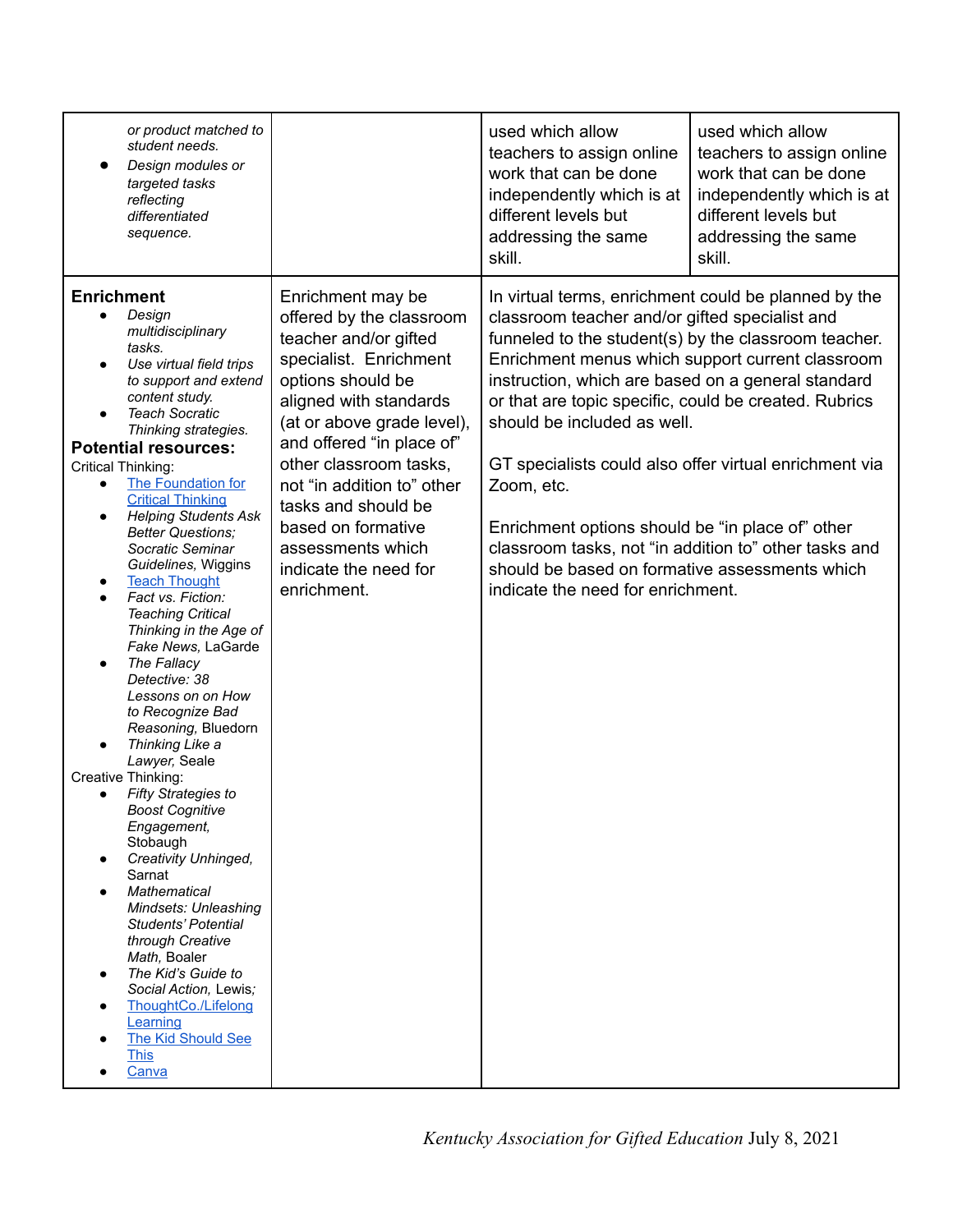| <b>Cluster Grouping</b><br>Deliberate placement of<br>students with similar<br>instructional needs in order to<br>facilitate planning and delivery<br>of appropriate instruction to<br>support continuous progress.                                                                                                                                                                                                                                                                                                                                                                                                                                                                                                                                                                                                                                                                                                                                                                                                                                                                    | Students are scheduled into classroom instruction (in-person or virtual) based<br>on similar interests, needs, or abilities, usually in groups of $6 - 8$ . The benefits of<br>cluster grouping are well established for students in all areas of instructional<br>need. Cluster grouping does not require special materials or resources (besides<br>initial scheduling) and often makes other service options easier to implement<br>since students are in class together. When students are cluster grouped, by<br>adding the GT specialist to the Google classroom, that support can be targeted<br>and collaboration can be refined, to assist with differentiation and enrichment<br>design and delivery. |                                                                                                                                       |  |
|----------------------------------------------------------------------------------------------------------------------------------------------------------------------------------------------------------------------------------------------------------------------------------------------------------------------------------------------------------------------------------------------------------------------------------------------------------------------------------------------------------------------------------------------------------------------------------------------------------------------------------------------------------------------------------------------------------------------------------------------------------------------------------------------------------------------------------------------------------------------------------------------------------------------------------------------------------------------------------------------------------------------------------------------------------------------------------------|-----------------------------------------------------------------------------------------------------------------------------------------------------------------------------------------------------------------------------------------------------------------------------------------------------------------------------------------------------------------------------------------------------------------------------------------------------------------------------------------------------------------------------------------------------------------------------------------------------------------------------------------------------------------------------------------------------------------|---------------------------------------------------------------------------------------------------------------------------------------|--|
| <b>Independent Study</b><br>Quality independent<br>study should reflect a<br>student-based<br>problem to be solved.<br>a content related<br>question to be<br>answered, or an<br>in-depth pursuit of an<br>area of interest.<br>Use contracting to<br>establish goals,<br>presentation<br>expectations,<br>documentation/sourc<br>e crediting, timelines<br>for each part of the<br>project, and to<br>communicate with all<br>stakeholders.<br>Pre-teach research<br>$\bullet$<br>strategies--note-takin<br>g, task analysis,<br>organizational<br>strategies, and<br>evaluation of<br>resource credibility.<br><b>Brainstorm</b> questions<br>to be answered about<br>the topic or issue.<br>(These will create the<br>basis for the research<br>and reduce tendency<br>to download, print,<br>and plagarize<br>products.)<br>Provide ongoing<br>$\bullet$<br>checks at each<br>timeline point to<br>reduce<br>procrastination.<br>Provide clear rubrics<br>for all components of<br>the process and the<br>final product.<br><b>Potential Resources:</b><br><b>Global Cognition</b> | A service delivery option<br>which allows a student to<br>complete a study of a<br>topic of interest with<br>minimal involvement<br>from others in the<br>process. Requires set-up<br>and planning, timelines,<br>access to resources, and<br>rubrics from an instructor<br>in order for the student to<br>proceed through the<br>project. Often used as a<br>product choice for a<br>student as part of a<br>larger unit of study.                                                                                                                                                                                                                                                                             | In a virtual setting, this could be assisted by a GT<br>specialist much as described above in the<br>"enrichment" area of this table. |  |